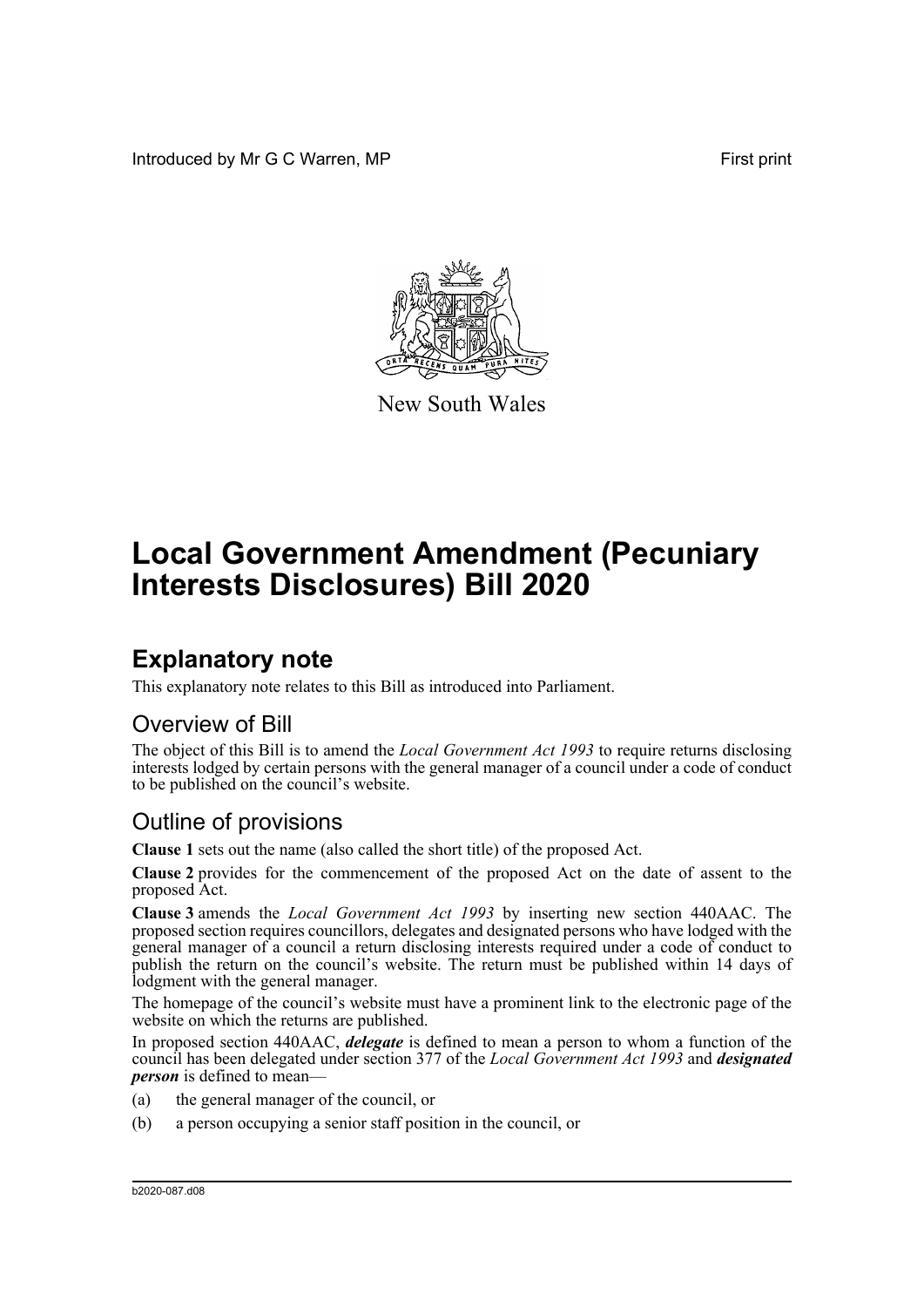(c) a person, or a person of a class, prescribed by the regulations.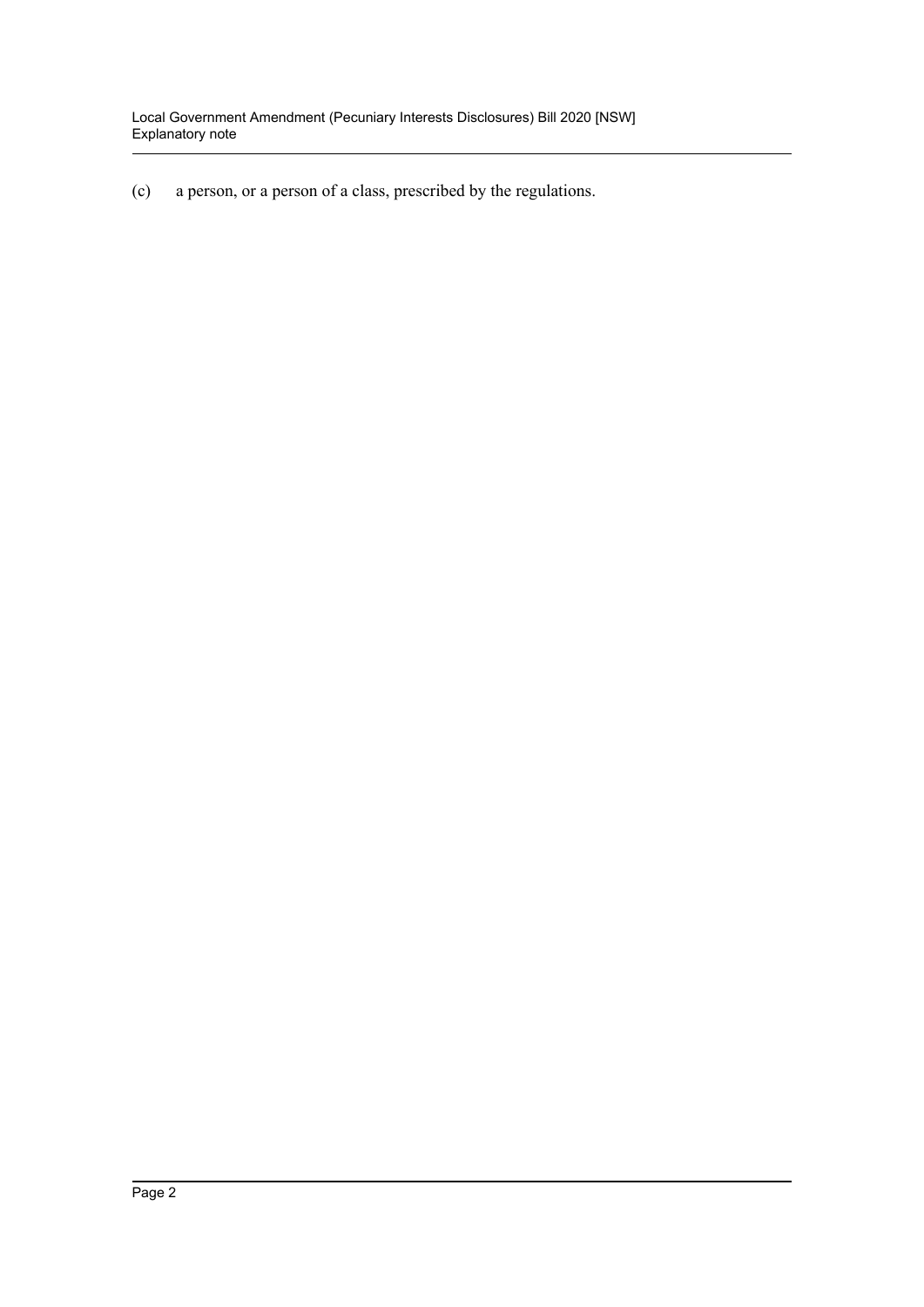Introduced by Mr G C Warren, MP **First** print



New South Wales

# **Local Government Amendment (Pecuniary Interests Disclosures) Bill 2020**

### **Contents**

|               |                                              | Page |
|---------------|----------------------------------------------|------|
|               | Name of Act                                  |      |
|               | 2 Commencement                               |      |
| $\mathcal{R}$ | Amendment of Local Government Act 1993 No 30 |      |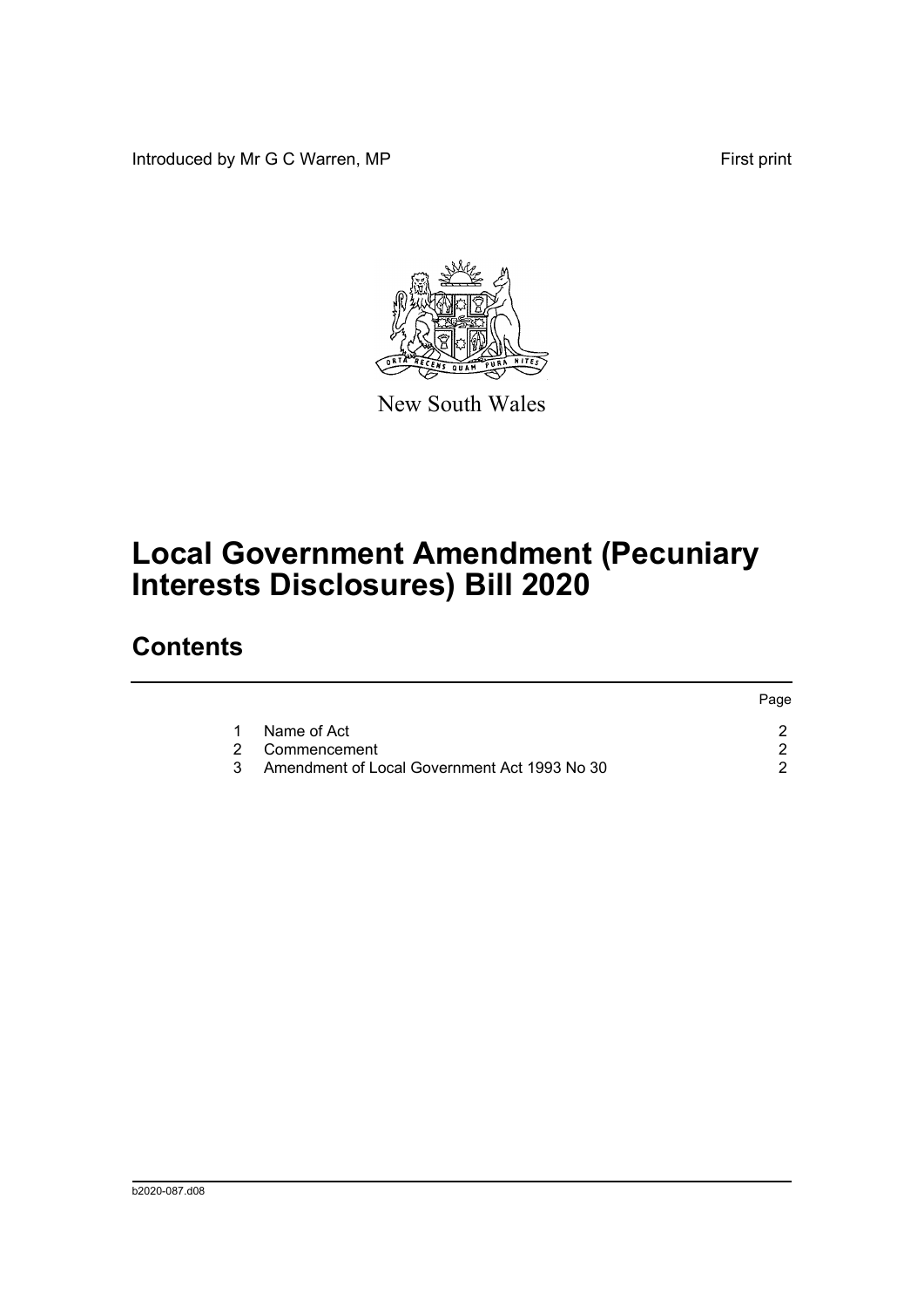

New South Wales

## **Local Government Amendment (Pecuniary Interests Disclosures) Bill 2020**

No , 2020

#### **A Bill for**

An Act to amend the *Local Government Act 1993* to require returns disclosing interests lodged by certain persons with the general manager of a council under a code of conduct to be published on the council's website.